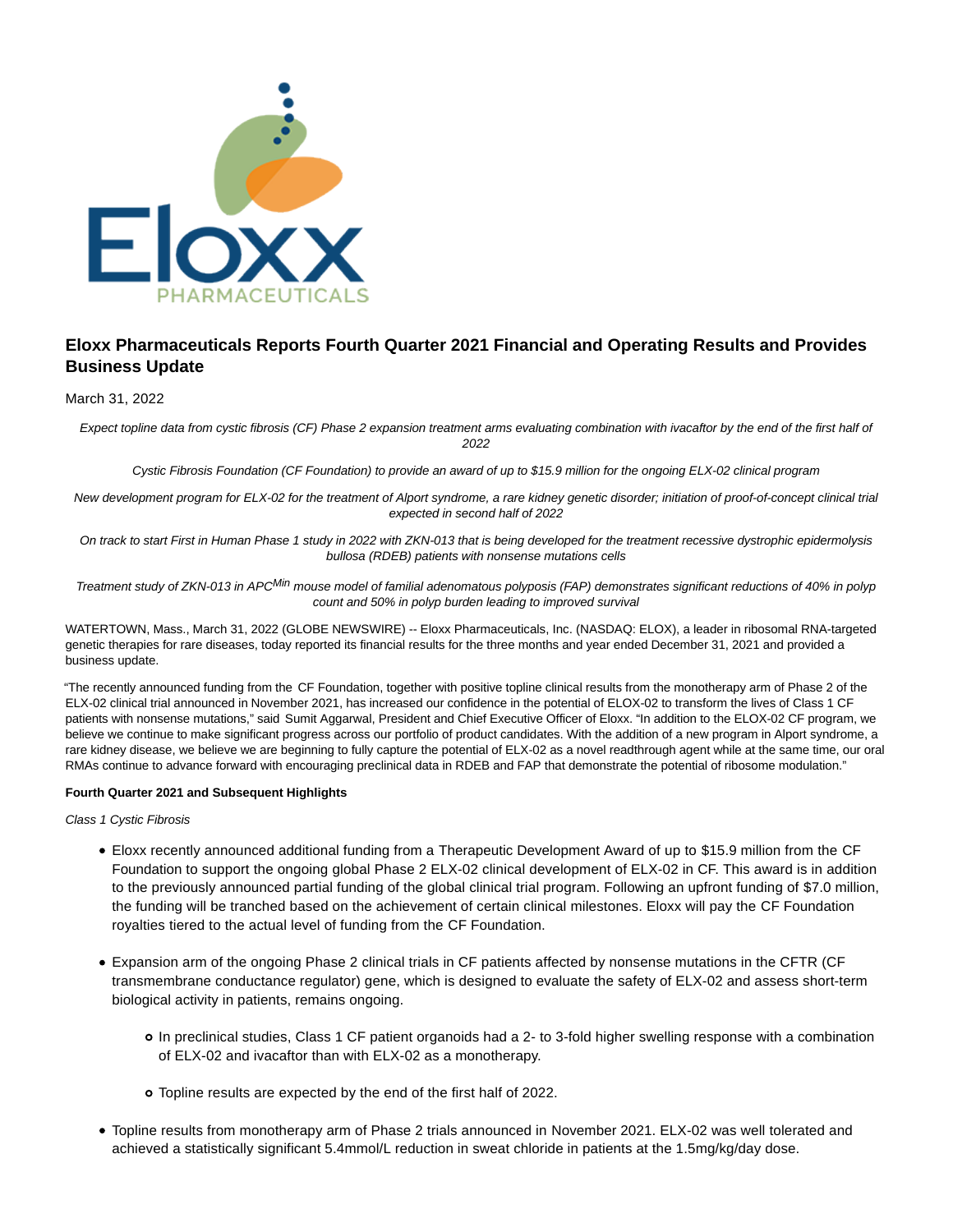- Evaluation of inhaled (nebulizer-based) delivery of the current subcutaneous formulation of ELX-02 remains ongoing. We believe this has the potential to further improve the activity of ELX-02 as a single agent and in combination with other drugs given potential for increased drug exposure in the lung versus plasma. We expect to submit an Investigational New Drug (IND) application in the second half of 2022.
- As previously announced, the U.S. Food and Drug Administration (FDA) has granted Fast Track designation for ELX-02 for the treatment of CF patients with nonsense mutations. In addition, ELX-02 has also been granted Orphan Drug Designation for the treatment of CF patients with nonsense mutations by the FDA and orphan medicinal product designation by the European Commission.

### Alport Syndrome

- Eloxx recently announced it has expanded the ELX-02 development pipeline to include the treatment of Alport syndrome, a rare kidney disease. Alport syndrome is a genetic disorder characterized by kidney disease with high levels of proteinuria, hearing loss and eye abnormalities caused by mutations in the genes (COL4A3, COL4A4, and COL4A5) needed for production of type 4 collagen.
- Eloxx believes there is a strong rationale to pursue clinical development of ELX-02 in Alport syndrome based on encouraging preclinical results demonstrating potentially therapeutic levels of readthrough, ability to deliver high drug concentrations in the kidney relative to plasma at clinically tolerable dose levels, and the clinical readthrough results seen in our Phase 2 cystic fibrosis trial.
	- ELX-02 is preferentially taken up in the kidney, resulting in an expected greater than 50-fold exposure in the kidneys compared to plasma.
	- In recently published preclinical studies, ELX-02 has demonstrated significant readthrough in COL4A5 mutations, which represent 85% of nonsense mutations in this population.
- Eloxx intends to initiate a proof-of-concept clinical trial in up to eight Alport syndrome patients with nonsense mutations in the second half of 2022. Patients will be dosed for two months with a three month follow-up. Trial primary endpoints include safety while secondary endpoints are reduction in proteinuria and induction of COL4A5 protein expression in the kidney. Initial topline results are expected in the first half of 2023.

### Recessive Dystrophic Epidermolysis Bullosa and Junctional Epidermolysis Bullosa (JEB)

- We believe Eloxx remains on track to file an IND application start a First in Human (FIH) Phase 1 study in 2022 with ZKN-013 based on continued preclinical validation of ability to induce functional full-length Collagen 7A in RDEB patient cells and encouraging safety results in recently completed non Good Laboratory Practice (GLP) animal studies.
- Eloxx has conducted additional preclinical studies of ZKN-013. These demonstrated that ZKN-013 induces the production of functional, full-length COL7 in RDEB patient cells at levels comparable to high dose gentamicin. Induction of readthrough in multiple cell types and mutations from ZKN-013 was confirmed by research labs at University of Southern California and the Thomas Jefferson University, widely recognized leaders in RDEB.

### Familial Adenomatous Polyposis and Targeted Oncology

- Eloxx continues to advance our preclinical oncology pipeline, which is focused on rare inherited cancers with driver nonsense mutations and cancers with driver mutations in the ribosome.
- Our most advanced program is for the treatment of patients with FAP with nonsense mutations. Eloxx has seen encouraging results for ZKN-013 in the APC<sup>Min</sup> (multiple intestinal neoplasia) model for treatment of patients with FAP for ZKN-013. Eloxx completed an 8-week treatment study in this model to evaluate the potential of ZKN-013 to treat FAP. The APC<sup>Min</sup> mouse is a translationally validated model for drug development for FAP.
	- The study demonstrated a significant 50% reduction in polyp burden and a 40% reduction in the number of polyps in ZKN-013 treated mice, including substantial reductions in both lesion area and area of adenoma with no progression to carcinomas. This led to an observed 50% survival benefit. These results compare favorably with treatment results with Celecoxib.
- Cancer cell line and xenograft mouse studies ongoing to evaluate the response to treatment with RMAs to advance onco-ribosome targeted inhibitors for oncology therapy.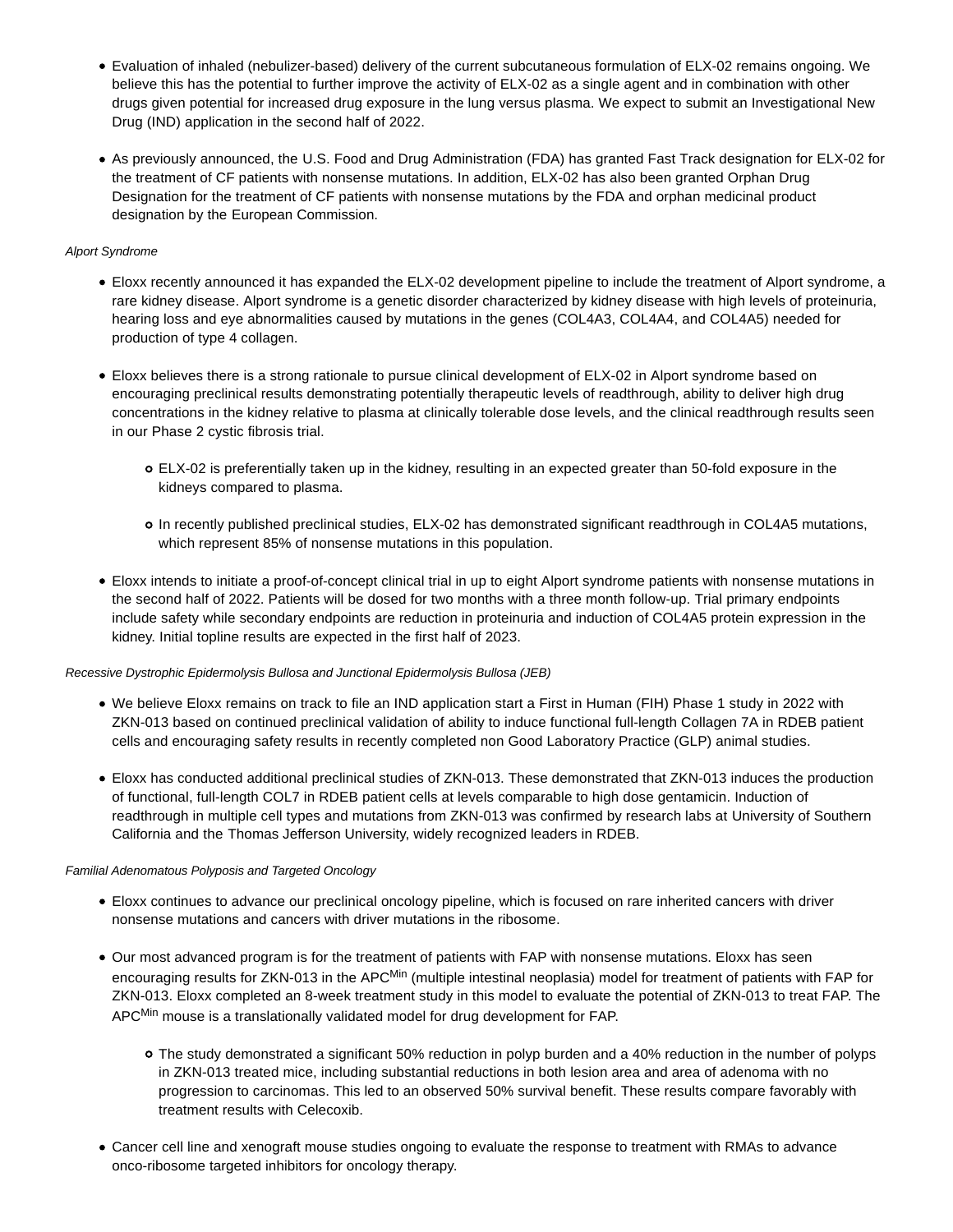In September 2021, Eloxx entered into a debt facility with Hercules Capital, Inc., a specialty financing lender for life science and technology companies, that provides for borrowings of up to \$30.0 million, comprised of three tranches. On September 30, 2021, Eloxx drew the initial tranche of \$12.5 million and used the proceeds to repay in full amounts outstanding under the Eloxx' existing debt facility with Silicon Valley Bank. The remaining tranches under the new facility will be available to Eloxx based on achieving certain clinical and equity milestones during defined time periods.

#### **Fourth Quarter 2021 Financial Results**

For the three months ended December 31, 2021, we incurred a net loss of \$12.1 million, or \$0.14 per share, which includes \$1.6 million in stock-based compensation. For the same period in the prior year, we incurred a net loss of \$6.1 million, or \$0.15 per share. Since the closing date of Eloxx's acquisition of Zikani Therapeutics, Inc. in April 2021, the results of Zikani's operations have been included in the Eloxx' condensed consolidated financial statements.

Our research and development expenses (R&D) were \$7.9 million for the three months ended December 31, 2021, which includes \$0.6 million in stock-based compensation. For the same period in the prior year, R&D expenses were \$2.6 million. The increase was primarily related to expenses related to the continued development of ELX-02 due to the impact of the COVID-19 pandemic in the prior year period, an increase in salaries and other personnel related costs, and an increase in operational facilities.

Our general and administrative (G&A) expenses were \$3.7 million for the three months ended December 31, 2021, which includes \$1.0 million in stock-based compensation. For the same period in the prior year, G&A expenses were \$3.1 million. The increase was primarily related to an increase in stock-based compensation expense, an increase in salaries and other personnel related costs, as well as an increase in legal, accounting and other professional fees.

As of December 31, 2021, we had cash and cash equivalents of \$42.3 million, which combined with \$7.0 million from the CF Foundation, we expect will be sufficient to fund our operations into the second quarter of 2023.

#### **About Nonsense Mutations**

Nonsense mutations cause a premature stop codon in the mRNA resulting in less than full length or loss of function proteins. These remain highly underserved with no approved disease modifying therapies. An estimated 10-12% patients across over 8,000 inherited genetic rare diseases harbor nonsense mutations in one or both alleles harboring nonsense mutations.

#### **About Eloxx Pharmaceuticals**

Eloxx Pharmaceuticals, Inc. is engaged in the science of ribosome modulation, leveraging its innovative TURBO-ZM<sup>TM</sup> chemistry technology platform in an effort to develop novel Ribosome Modulating Agents (RMAs) and its library of Eukaryotic Ribosome Selective Glycosides (ERSGs). Eloxx's lead investigational product candidate, ELX-02, is a small molecule drug candidate designed to restore production of full-length functional proteins. ELX-02 is in clinical development, focusing on cystic fibrosis (US Trial NCT04135495, EU/IL Trial NCT04126473). Eloxx also has preclinical programs focused on select rare diseases, including inherited diseases, cancer caused by nonsense mutations, kidney diseases, including autosomal dominant polycystic kidney disease, as well as rare ocular genetic disorders.

For more information, please visi[t www.eloxxpharma.com.](https://www.globenewswire.com/Tracker?data=OqHoTRXjxFgA2UsgJ-HOPjOlWjknyVby5Nr8UQt-pD6tBfHs41YqCfW_BxYGSvNLvDJrfyYC4REwEmMsYKHLr1GkY89PlJMA1b4UcF03TDc=)

#### **Forward-looking Statements**

This press release contains forward-looking statements within the meaning of the Private Securities Litigation Reform Act of 1995. All statements other than statements of present and historical facts contained in this press release, including without limitation, statements regarding our future financial results, the expected timing of trials and results from clinical studies of our product candidates and the potential of our product candidate to treat nonsense mutations are forward-looking statements. Forward-looking statements can be identified by the words "aim," "may," "will," "would," "should," "expect," "explore," "plan," "anticipate," "could," "intend," "target," "project," "contemplate," "believe," "estimate," "predict," "potential," "seeks," or "continue" or the negative of these terms similar expressions, although not all forward-looking statements contain these words.

Forward-looking statements are based on management's current plans, estimates, assumptions and projections based on information currently available to us. Forward-looking statements are subject to known and unknown risks, uncertainties and assumptions, and actual results or outcomes may differ materially from those expressed or implied in the forward-looking statements due to various important factors, including, but not limited to: our ability to progress any product candidates in preclinical or clinical trials; the uncertainty of clinical trial results and the fact that positive results from preclinical studies are not always indicative of positive clinical results; the scope, rate and progress of our preclinical studies and clinical trials and other research and development activities; the competition for patient enrollment from drug candidates in development; the impact of the global COVID-19 pandemic on our clinical trials, operations, vendors, suppliers, and employees; our ability to obtain the capital necessary to fund our operations; the cost of filing, prosecuting, defending and enforcing any patent claims and other intellectual property rights; our ability to obtain financial in the future through product licensing, public or private equity or debt financing or otherwise; general business conditions, regulatory environment, competition and market for our products; and business ability and judgment of personnel, and the availability of qualified personnel and other important factors discussed under the caption "Risk Factors" in our Annual Report on Form 10-K for the fiscal year ended December, 2021, as any such factors may be updated from time to time in our other filings with the SEC, accessible on the SEC's website at [www.sec.gov a](http://www.sec.gov/)nd the "Financials & Filings" page of our website at [https://investors.eloxxpharma.com/financials-filings.](https://www.globenewswire.com/Tracker?data=Qe8HIMenKh2ztLpevMarsU6VrfqIbkGcHkZkBk6sOoWHdPZxDcEn-su0b6ktmLLJeY88x7tsbj_ZjsvgGGx4Z6wUmUgQW1IxXluSuhXyfD9l0IFS1Pnya0kwPQOFUorhrVv444kGHqb2Ggm_OMN6CN-KYNL_1aC6Wf3vY3gD1yI=)

All forward-looking statements speak only as of the date of this press release and, except as required by applicable law, we have no obligation to update or revise any forward-looking statements contained herein, whether as a result of any new information, future events, changed circumstances or otherwise.

#### **Contact**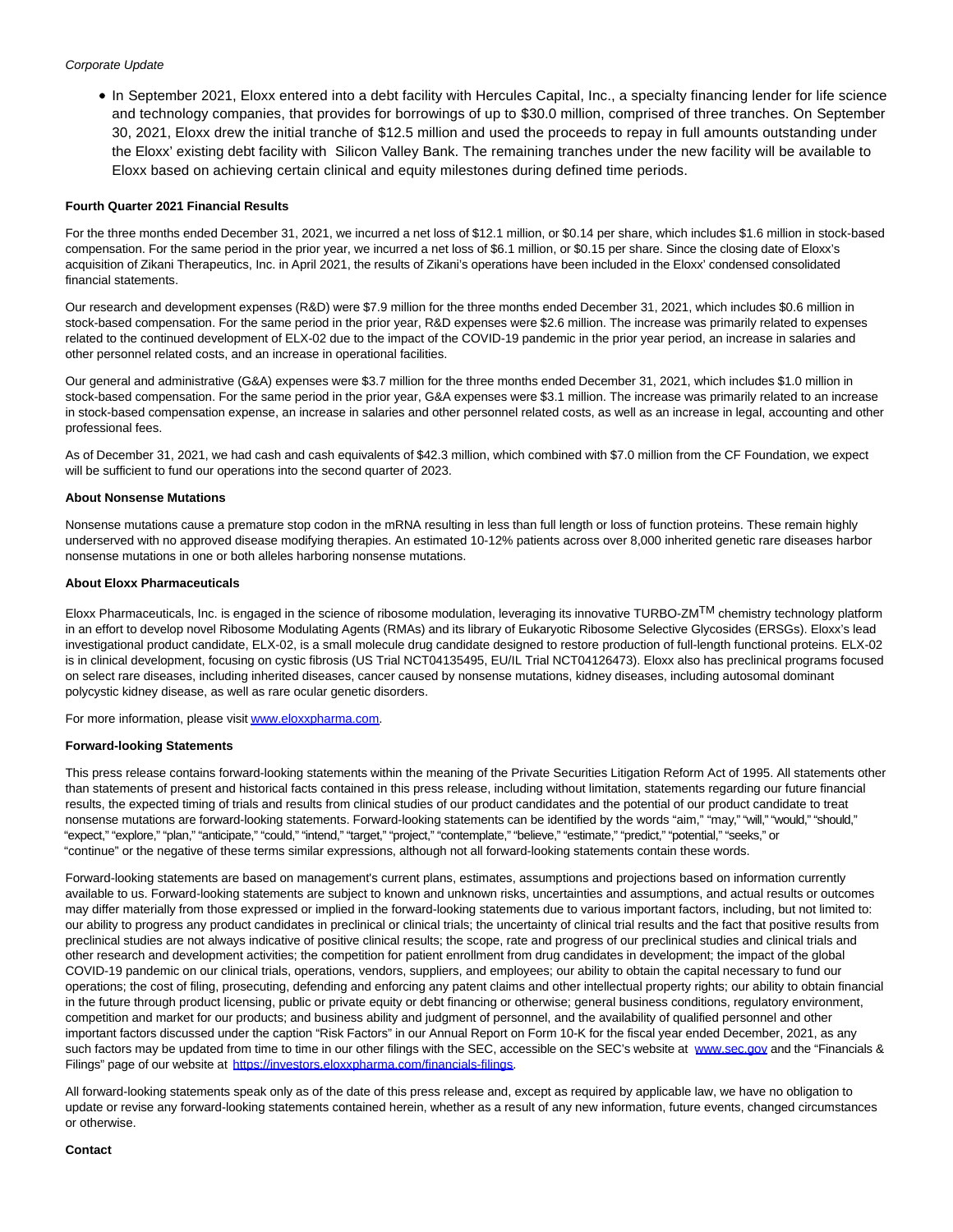Investors John Woolford [john.woolford@westwicke.com](https://www.globenewswire.com/Tracker?data=Q1dzvcokP8-_rJ5ObIYqwtnBXHWixK45bqnyl9jCxKt3q0UmOvIRjYdCeud4DSj2UufPdM1O6RAvO58Rq2-uQV4QMHUpjIXHwjRvZ34XvQCadHoc1JMFoJ5M0A2I3faZ) 443.213.0506

Media Laureen Cassidy [laureen@outcomescg.com](https://www.globenewswire.com/Tracker?data=s4OKgU4LmGidAb5xrsH5i8FVyQi2kt-KXgnZwr3CnMSjbq2EgmN1Fh-034Cygt3pOjPqimSzfuN1jMn5B-Xl3PFi3jQtlhD5Npcb57p2bJw=)

# **ELOXX PHARMACEUTICALS, INC. AND SUBSIDIARIES UNAUDITED CONDENSED CONSOLIDATED BALANCE SHEETS (Amounts in thousands, except share and per share data)**

|                                                | December 31,<br>2021 |     | December 31.<br>2020 |  |  |
|------------------------------------------------|----------------------|-----|----------------------|--|--|
| <b>ASSETS</b>                                  |                      |     |                      |  |  |
| Current assets:                                |                      |     |                      |  |  |
| Cash and cash equivalents                      | \$<br>42,268         | S   | 24,668               |  |  |
| Restricted cash                                | 299                  |     | 56                   |  |  |
| Prepaid expenses and other current assets      | 913                  |     | 1,169                |  |  |
| <b>Total current assets</b>                    | 43,480               |     | 25,893               |  |  |
| Property and equipment, net                    | 216                  |     | 133                  |  |  |
| Operating lease right-of-use assets            | 1,443                |     | 421                  |  |  |
| Other long-term assets                         |                      |     | 30                   |  |  |
| <b>Total assets</b>                            | \$<br>45,139         | \$  | 26,477               |  |  |
| <b>LIABILITIES AND STOCKHOLDERS' EQUITY</b>    |                      |     |                      |  |  |
| <b>Current liabilities:</b>                    |                      |     |                      |  |  |
| Accounts payable                               | \$<br>1.379          | -\$ | 481                  |  |  |
| Accrued expenses                               | 4,196                |     | 2,924                |  |  |
| Current portion of long-term debt              |                      |     | 5,239                |  |  |
| Advances from collaboration partners           | 3,723                |     | 805                  |  |  |
| Current portion of operating lease liabilities | 657                  |     | 389                  |  |  |
| <b>Total current liabilities</b>               | 9,955                |     | 9,838                |  |  |
| Long-term debt                                 | 11,996               |     | 6,376                |  |  |
| Operating lease liabilities                    | 804                  |     | 33                   |  |  |
| <b>Total liabilities</b>                       | 22,755               |     | 16,247               |  |  |
| Total stockholders' equity                     | 22,384               |     | 10,230               |  |  |
| Total liabilities and stockholders' equity     | \$<br>45,139         | \$  | 26,477               |  |  |

# **ELOXX PHARMACEUTICALS, INC. AND SUBSIDIARIES UNAUDITED CONSOLIDATED STATEMENTS OF OPERATIONS (Amounts in thousands, except share and per share data)**

|                                      | <b>Three Months Ended</b><br>December 31, |  |               | <b>Year Ended</b><br>December 31, |                   |    |           |
|--------------------------------------|-------------------------------------------|--|---------------|-----------------------------------|-------------------|----|-----------|
|                                      | 2021                                      |  | 2020          |                                   | 2021              |    | 2020      |
| Operating expenses:                  |                                           |  |               |                                   |                   |    |           |
| Research and development             | \$<br>7,912 \$                            |  | $2,640$ \$    |                                   | 22,899            | \$ | 14,590    |
| General and administrative           | 3,718                                     |  | 3,142         |                                   | 20,449            |    | 14,847    |
| In process research and development  |                                           |  |               |                                   | 22,670            |    |           |
| Restructuring charges                |                                           |  | 24            |                                   |                   |    | 4,018     |
| Total operating expenses             | 11,630                                    |  | 5,806         |                                   | 66,018            |    | 33,455    |
| Loss from operations                 | (11,630)                                  |  | (5,806)       |                                   | (66, 018)         |    | (33, 455) |
| Other expense, net                   | 460                                       |  | 321           |                                   | 709               |    | 1,122     |
| <b>Net loss</b>                      | \$<br>$(12,090)$ \$                       |  | $(6, 127)$ \$ |                                   | $(66, 727)$ \$    |    | (34, 577) |
| Basic and diluted net loss per share | \$<br>0.14 <sup>5</sup>                   |  | $0.15$ \$     |                                   | 0.95 <sup>5</sup> |    | 0.86      |